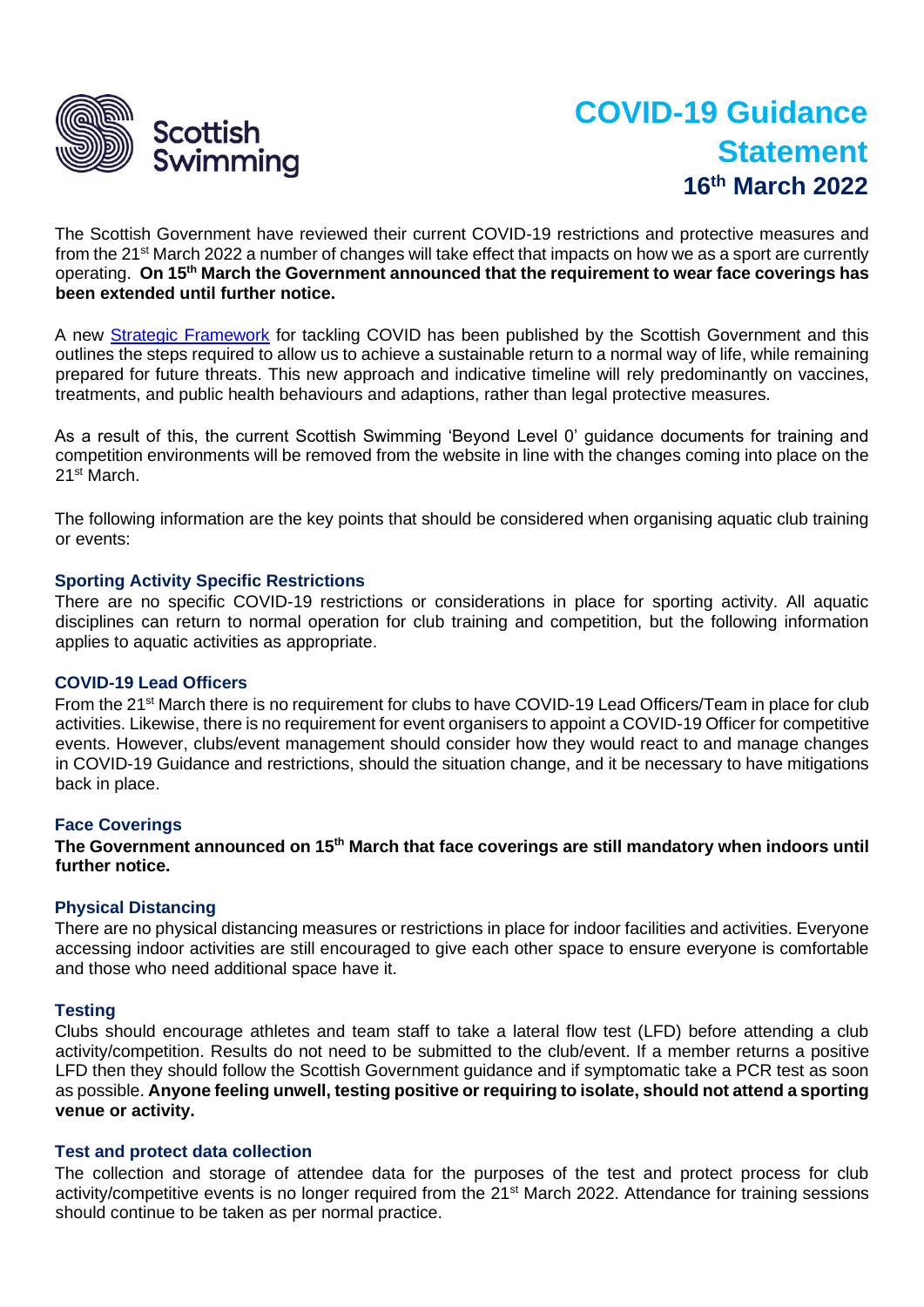

# **COVID-19 Guidance Statement 16th March 2022**

# **Facility Operating Procedures**

Facility pool safety operating procedures may be updated to account for the necessary changes. Clubs should liaise with the facility staff to identify any relevant changes to the NOP/EAPs that affect club activity or events.

#### **Risk Assessments**

Risk assessments should be reviewed regularly, updated if/when required, to ensure they are still relevant for the club activities/events and the information is communicated as required. Continue to liaise with facility operators as appropriate.

#### **Hygiene Practices**

Everyone attending club activities or events should be encouraged to regularly wash their hands or use hand sanitiser. Clubs/event organisers should also ensure surfaces and equipment are cleaned and sanitised appropriately in line with facility protocols.

#### **Spectating**

There are no COVID-19 restrictions on spectating at club training or competitive events. Capacity of facility areas may still be restricted as per the facility operating procedures, so clubs/event management should liaise with the facility management to establish spectating availability and capacity.

#### **Internal facility spaces**

Access to, and use, of meeting rooms, changing rooms, showering facilities and all other indoor spaces is permitted. Good ventilation in these areas should be in place. Clubs/event management should liaise with the facility operator to identify any remaining capacity or usage restrictions in place.

# **Number of Team Staff/Event staff**

There are no COVID-19 restrictions on the number of coaches and team staff that can be on poolside/within the facility. Reminder that safe recruitment practices should be in place. There is also no COVID-19 restriction on the number of technical officials and event staff that can be involved at an event. Clubs/event management should liaise with facility management to determine any remaining facility restrictions that are in place.

| <b>Euan Lowe</b>                           | <b>Chief Executive</b>                | e.lowe@scottishswimming.com    | 07740 987379 |
|--------------------------------------------|---------------------------------------|--------------------------------|--------------|
| <b>Ally Whike</b>                          | <b>Director of Aquatics</b>           | a.whike@scottishswimming.com   | 07834 583318 |
| <b>Paul Donald</b>                         | Club Development Manager              | p.donald@scottishswimming.com  | 07702 872965 |
| <b>Paul Wilson</b><br><b>Gordon Hunter</b> | <b>Disability Performance Manager</b> | p.wilson@scottishswimming.com  | 07809 657661 |
| <b>Alan Reed</b>                           | <b>Aquatics Partnership Manager</b>   | g.hunter@scottishswimming.com  | 07785951363  |
| <b>Colleen Blair</b>                       | <b>RSDM East</b>                      | a.reed@scottishswimming.com    | 07917 164644 |
| <b>Erin Cummins</b>                        | RSDM Highlands, Islands & Moray       | c.blair@scottishswimming.com   | 07809 658341 |
|                                            | <b>RSDM West</b>                      | e.cummins@scottishswimming.com | 07917 875447 |
| <b>Andy Maguire</b>                        | <b>RSDM Central &amp; West</b>        | a.maguire@scottishswimming.com | 07894 613103 |

# **Staff Contacts**

Page 1